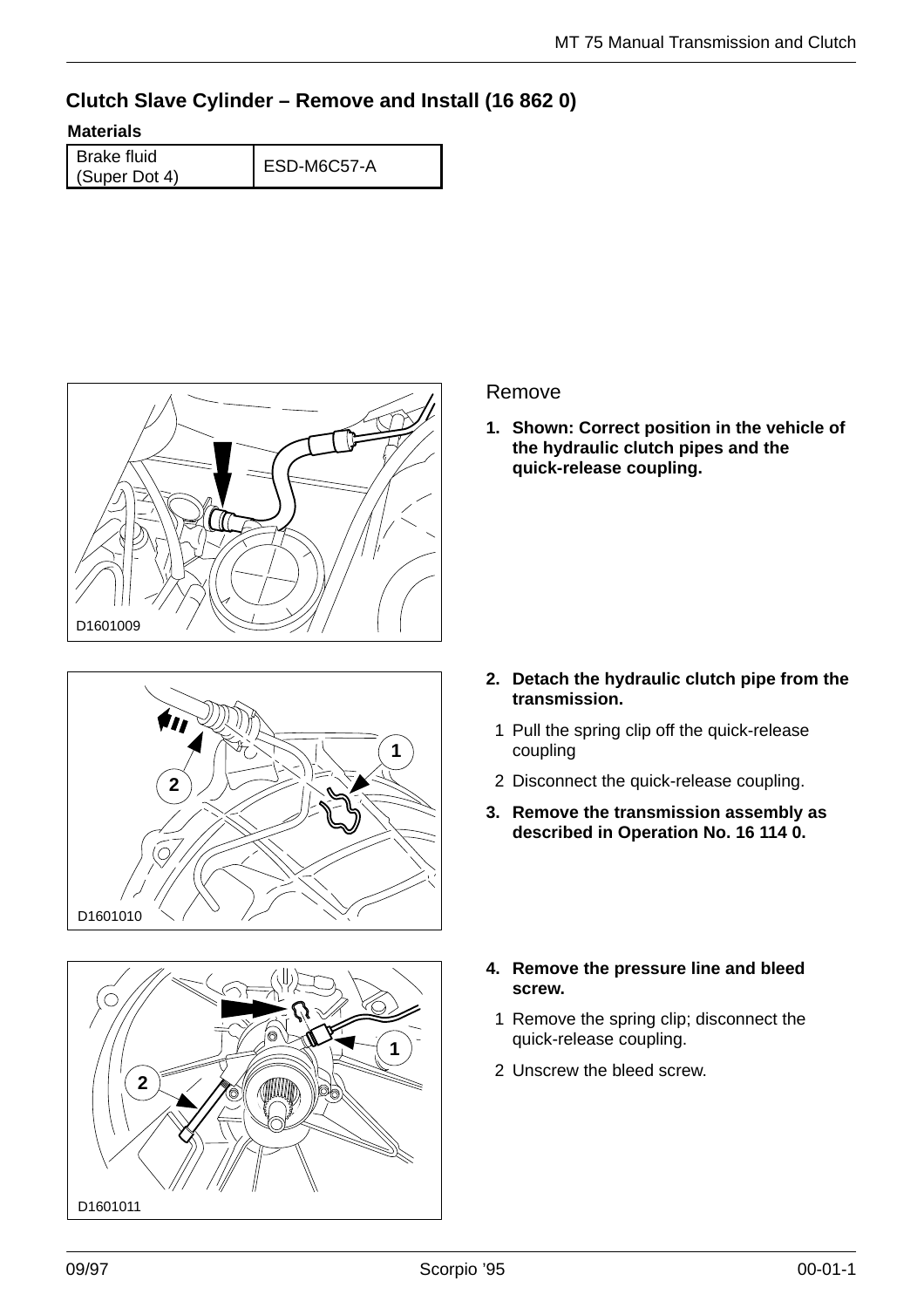







**5. Remove the slave cylinder complete with the release bearing.**

## Install

**6. Install the slave cylinder complete with the release bearing.**

- **7. Fit the two spring clips in the quick-release couplings.**
	- 1 Insert a clean, burr-free drill bit ( $\varnothing$  9,5 mm) in the quick-release coupling as a guide for the spring clip.
	- 2 Fit the spring clip.

Remove the drill bit.

**8. Fit the pressure line and the bleed screw.**

**NOTE:** Make sure that the quick-release coupling is locked securely.

- 1 Connect the quick-release coupling.
- 2 Screw in the bleed screw.